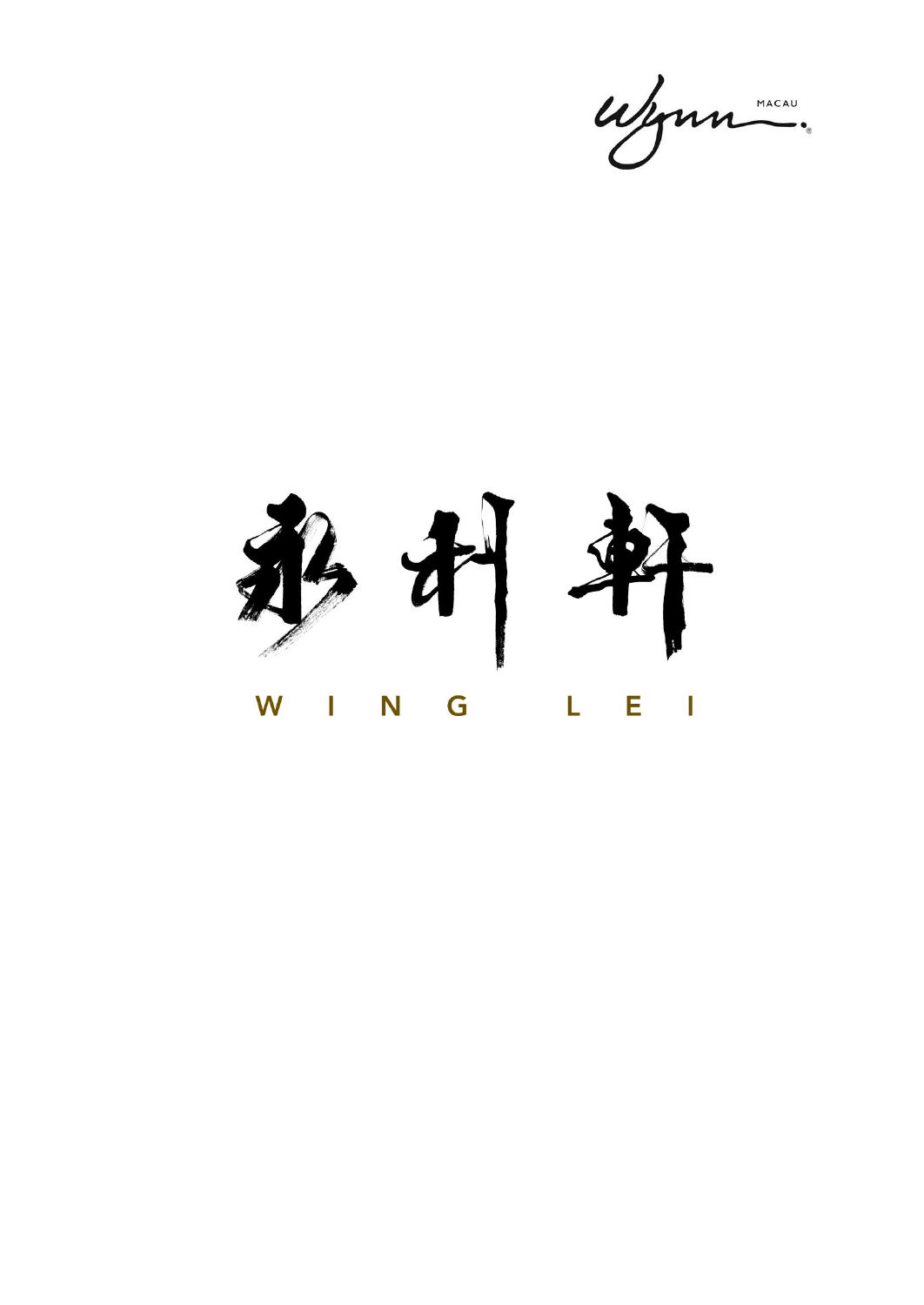

ufonne.

| Cuisine                 | Cantonese                                                                                                                                                                                                     |
|-------------------------|---------------------------------------------------------------------------------------------------------------------------------------------------------------------------------------------------------------|
| <b>Executive Chef</b>   | Chan Tak Kwong                                                                                                                                                                                                |
| Designer                | Wynn Design and Development                                                                                                                                                                                   |
| Design features         | Dramatic crystal dragon in main dining room, five private<br>➤<br>rooms<br>➤<br>Two entrances – one direct from outside for resort guests,<br>families and officials, and one via the gaming area             |
| Awards                  | Two Michelin Stars, MICHELIN Guide Hong Kong Macau 2020-<br>2022<br>One Michelin Star, MICHELIN Guide Hong Kong Macau 2010-2019<br>Forbes Travel Guide Five-Star Restaurant 2014-2022                         |
| <b>Seating Capacity</b> | 184<br>Dining Room seats 106<br>Private Room seats 78                                                                                                                                                         |
| Price Range             | Cost per person:<br>Lunch:<br>$$200 - 350$<br>Dinner:<br>$$600 - 1,000$<br>п<br>Dinner (paired with wine):<br>$$1,000 - 1,500$<br>Private room minimum charge:<br>\$2,500 for lunch and \$5,000<br>for dinner |
|                         | *All prices are in MOP and subject to 10% service charge and any<br>applicable tax.                                                                                                                           |
| Dining Room Hours       | Lunch: 11:30 am to 3:00 pm from Monday to Saturday<br>10:30 am to 3:30 pm on Sunday and Public Holiday<br>Dinner: 6:00 pm to 11:00 pm nightly                                                                 |
| Attire                  | Casual elegant; gentlemen are required to wear long pants, non-<br>sleeveless shirt and closed shoes. Sport hats are not permitted                                                                            |
| <b>Children Access</b>  | Children welcome                                                                                                                                                                                              |
| <b>Payment Methods</b>  | Cash, China Union Pay, JCB, Visa, Master Card, American<br>Express, WeChat Pay, Alipay, Simple Pay electronic payment<br>methods                                                                              |
| <b>Reservations</b>     | Required; reservations hotline: (853) 8986 3663                                                                                                                                                               |
| <b>Press Contact</b>    | Serena Chin, Director - Public Relations<br>(853) 8889 3909 / serena.chin@wynnmacau.com                                                                                                                       |
| Location                | G/F, Wynn Macau, Rua Cidade de Sintra, NAPE, Macau                                                                                                                                                            |
| <b>Phone Number</b>     | (853) 8986 3688                                                                                                                                                                                               |
| Website                 | www.wynnmacau.com                                                                                                                                                                                             |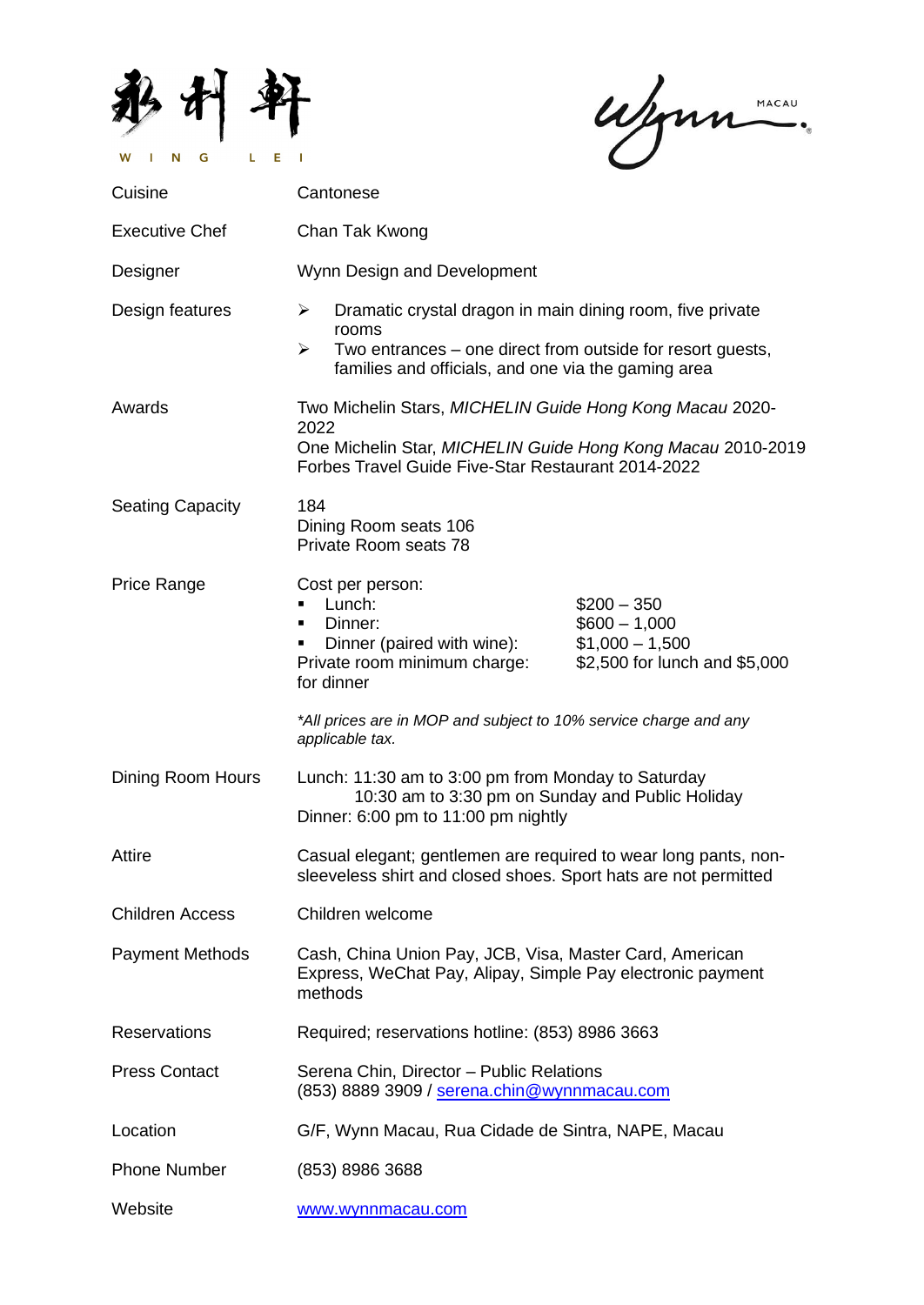

MACAU

## **Wing Lei** *Michelin-star restaurant presents classic Cantonese cuisine with a modern flair*

Wing Lei is Wynn Macau's signature Chinese restaurant, and proud recipient of two Michelin stars and the Forbes Travel Guide Five-Star restaurant award. Wing Lei has received the coveted Michelin honors for thirteen consecutive years.

Cantonese cuisine is one of the eight great cuisines of China with deep historical roots tied to China's south. Strategically located at the southernmost tip of China, Macau is the perfect destination to showcase the best of Cantonese cuisine. Wing Lei prides itself on masterfully preparing Cantonese classics and highlighting their cultural characteristics to guests from around the world. The experienced chefs at Wing Lei source the freshest ingredients of the season and use meticulous cooking techniques to create dim sum, barbecued dishes, soup, abalone, and an array of main courses in an innovative way to present the very essence of Cantonese cuisine to each guest on a plate.

Wing Lei's décor is an evocative blend of traditional and modern Chinese design characteristics, influenced by the West through a palette inspired by Vincent Van Gogh's *Sunflowers* painting. Yellow with touches of flame coral in a sea of creamy textures, the room exudes masculinity with elements of sparkle, glowing in color and light. The iconic Moon Gate welcomes guests, while heroic-scaled Cloisonné horses add a touch of drama.

Immediately visible upon entering the main dining room, the centerpiece of the restaurant is an iconic flying dragon composed of 90,000 Swarovski crystals and individual blown glass elements. The dragon symbolizes happiness, luck and a buzz of activity, main themes that are carried throughout the entire Wynn Macau resort. Hundreds of tiny lights illuminate the sculpture, bringing life to the undulating creature. The flooring is based on a fret design from a Ming dynasty screen, while the polished chrome of the wall lights and mirrored surfaces enhance the texture and beauty of the space.

The main dining area can seat 106 people. There are seven private dining rooms which can accommodate 5 to 10 people each. All private rooms have floor-to-ceiling windows looking onto the garden and Nam Van Lake beyond. Most are equipped with flat screen TVs and private washrooms.